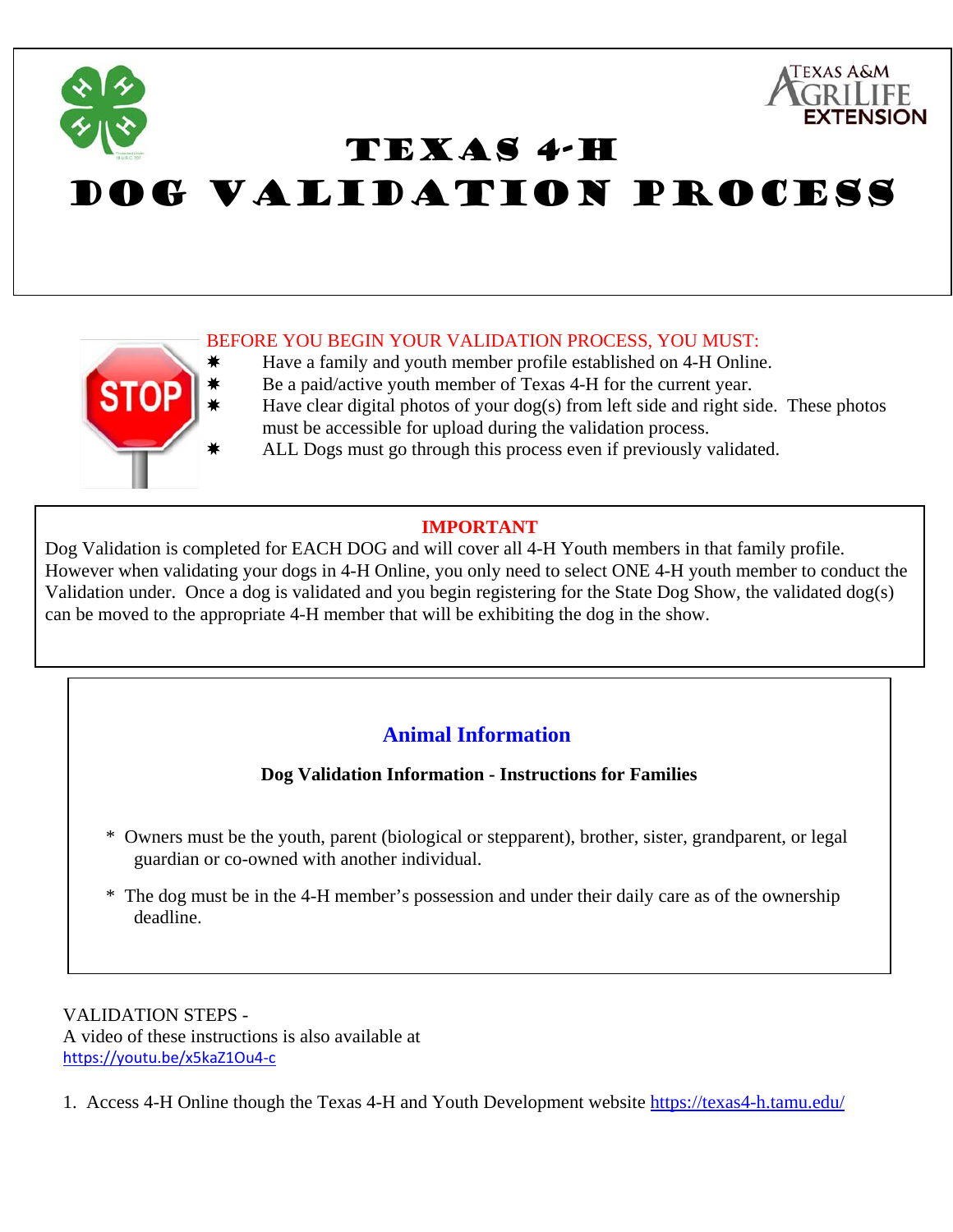| $C^*$ $\Omega$<br>$\rightarrow$ |              | O & https://teras4-h.tamuedu |                  |                 |                                                                                      |                               |                           | 120%         | $\cdots \; \boxdot \; \Omega \; \; \dot{\Omega}$ | 立业<br>$\mathbb{R}$ $\Box$ | (4 日<br>O. |
|---------------------------------|--------------|------------------------------|------------------|-----------------|--------------------------------------------------------------------------------------|-------------------------------|---------------------------|--------------|--------------------------------------------------|---------------------------|------------|
|                                 |              |                              |                  |                 | Click for a hub of Extension resources related to the current COVID-19 situation.    |                               | <b>COVID-19 Resources</b> |              |                                                  |                           |            |
|                                 | Home         | About                        | Eventsv          | <b>4HONLINE</b> | <b>BOOD BOO</b>                                                                      | Search projects, pages & more |                           | $\mathsf{p}$ | <b>Join Texas 4-H</b>                            |                           |            |
|                                 | $86 -$<br>多心 |                              | <b>Texas 4-H</b> |                 | Management<br>$\mathcal{A}$                                                          | Volunteer<br>v                | Youth                     | ×            | Scholarships                                     |                           |            |
|                                 |              |                              |                  |                 |                                                                                      | ₩                             |                           |              |                                                  |                           |            |
|                                 |              |                              |                  |                 | Find a club near you to start making friends, learn new skills, and be a better you! |                               |                           |              |                                                  |                           |            |
|                                 |              |                              |                  |                 |                                                                                      |                               |                           |              |                                                  |                           |            |

2. Log into 4-H Online using your family email address and password.

| <b>SE4-H</b>                        |  |
|-------------------------------------|--|
| MENT AND EVENT REGISTRATION<br>EMRO |  |
| Email                               |  |
| Password                            |  |
| Sign in                             |  |
|                                     |  |
|                                     |  |

3. Once at your family profile, click the blue VIEW button next to ONE ACTIVE 4-H Youth that you would like to validate ALL dog(s) under.

| miller the |                                                                                              |                                                                                |                                                                                                                                                                                                                                                                  |
|------------|----------------------------------------------------------------------------------------------|--------------------------------------------------------------------------------|------------------------------------------------------------------------------------------------------------------------------------------------------------------------------------------------------------------------------------------------------------------|
| wints.     | Clover                                                                                       | <b>C Add Munder</b>                                                            |                                                                                                                                                                                                                                                                  |
| will Cards | clover1@clovermail.com<br>4444 Clover Lane<br>Leaf, TX 12345<br>000-000-000<br>Clover County |                                                                                |                                                                                                                                                                                                                                                                  |
|            |                                                                                              | Programs                                                                       | Welcome to the new version of A.H. Dollars'<br>Add family mambers by clicking an airc russian at                                                                                                                                                                 |
|            | Sue Clover<br>May 1, 2010                                                                    | 4.33<br>Childhonber - Approved<br>Enrolled for 2020-2021 program year          | the top of this page. To annull in a program click on<br>the invitit multik under the program name.<br>Ritsbretchethus Invaling under a<br>program, that means you have not completed                                                                            |
|            | John Cloyer<br>Sept 25, 2009                                                                 | 4.11<br>$\sim$<br>ClubMomber - Approved<br>fineshed for 2020-2021 program year | anywherant, no seconds, just chi's perthe british.<br>preh ago infrarre pour left coff.<br>To navigate to a family mention click on the itiou-<br>fluct true for the right of the manus. Milter your are-<br>Britished alereing the selected member click on the |
|            | Carla Cloyer<br>April 15, 2070                                                               | 4.98<br>Volunteer Approved<br>œ                                                | Instead 1.1 of this of the big of the monotor to the left.                                                                                                                                                                                                       |

4. At the 4-H member profile, you will click on the "ANIMALS" from the left hand menu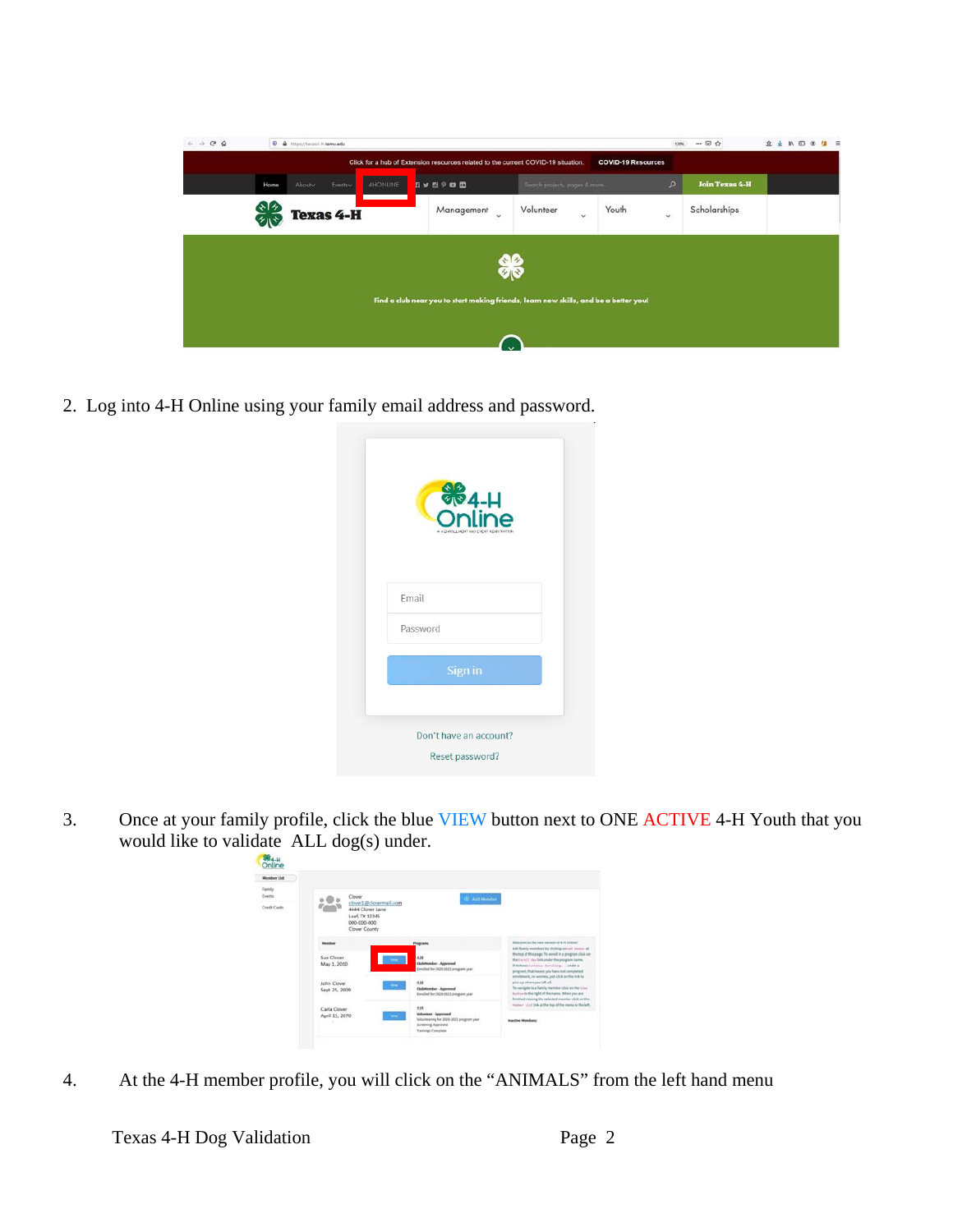

5. You will now be at the screen to enter your dog's information. At this screen, click the "Register Animal" button on the right hand side.

| <b>Texas 4-H Youth Development</b> | 2020-2021 $\sim$ |
|------------------------------------|------------------|
| <b>Animals</b>                     | Register Animal  |
| No Animals Registered.             |                  |

6. This brings up a popup window. Click the blue Add New Animal button. Next year the Previously Registered Animals section will be filled.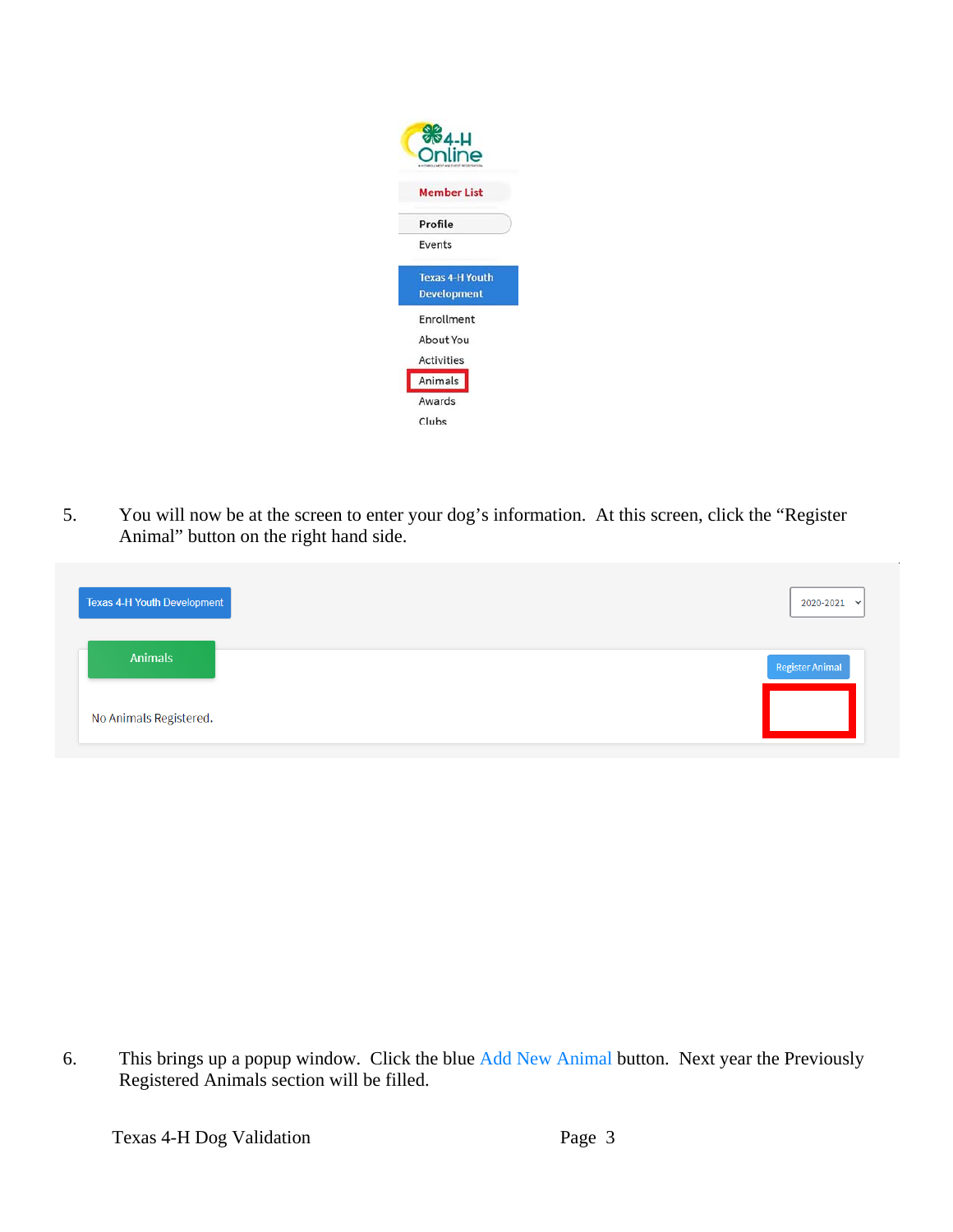|                                     | Register Animal                                                 |                                                                                                                                                                         | ×                                                                                                                                                                                                                                                                                                                                                                                                                                                                                                                      |
|-------------------------------------|-----------------------------------------------------------------|-------------------------------------------------------------------------------------------------------------------------------------------------------------------------|------------------------------------------------------------------------------------------------------------------------------------------------------------------------------------------------------------------------------------------------------------------------------------------------------------------------------------------------------------------------------------------------------------------------------------------------------------------------------------------------------------------------|
|                                     | <b>Add New Animal</b>                                           | <b>Previously Registered Animals</b>                                                                                                                                    |                                                                                                                                                                                                                                                                                                                                                                                                                                                                                                                        |
|                                     | Adding a new animal not previously registered can be done here. | Add New Animal<br>Animals which have been previously registered within the family but have not been associated with this member's<br>enrollment will be displayed here. |                                                                                                                                                                                                                                                                                                                                                                                                                                                                                                                        |
| 7. Click the                        |                                                                 |                                                                                                                                                                         | arrow to                                                                                                                                                                                                                                                                                                                                                                                                                                                                                                               |
| activate the                        |                                                                 |                                                                                                                                                                         | drop down<br>select Dogs and<br>$\begin{tabular}{ c c c c c } \hline \multicolumn{3}{ c }{\textbf{Card}} & \multicolumn{3}{ c }{\textbf{Card}} \\ \hline \multicolumn{3}{ c }{\textbf{Card}} & \multicolumn{3}{ c }{\textbf{Card}} \\ \hline \multicolumn{3}{ c }{\textbf{Card}} & \multicolumn{3}{ c }{\textbf{Card}} \\ \hline \multicolumn{3}{ c }{\textbf{Card}} & \multicolumn{3}{ c }{\textbf{Card}} \\ \hline \multicolumn{3}{ c }{\textbf{Card}} & \multicolumn{3}{ c }{\textbf{Card}} \\ \hline \multicolumn$ |
| menu and<br>type in your dog's name |                                                                 |                                                                                                                                                                         |                                                                                                                                                                                                                                                                                                                                                                                                                                                                                                                        |
|                                     |                                                                 |                                                                                                                                                                         |                                                                                                                                                                                                                                                                                                                                                                                                                                                                                                                        |
|                                     | Register Animal                                                 | $\times$                                                                                                                                                                |                                                                                                                                                                                                                                                                                                                                                                                                                                                                                                                        |
|                                     | New Animal                                                      |                                                                                                                                                                         |                                                                                                                                                                                                                                                                                                                                                                                                                                                                                                                        |
|                                     | Animal Type required                                            |                                                                                                                                                                         |                                                                                                                                                                                                                                                                                                                                                                                                                                                                                                                        |
|                                     | Dogs                                                            |                                                                                                                                                                         |                                                                                                                                                                                                                                                                                                                                                                                                                                                                                                                        |
|                                     | name required                                                   |                                                                                                                                                                         |                                                                                                                                                                                                                                                                                                                                                                                                                                                                                                                        |
|                                     |                                                                 |                                                                                                                                                                         |                                                                                                                                                                                                                                                                                                                                                                                                                                                                                                                        |
|                                     |                                                                 |                                                                                                                                                                         |                                                                                                                                                                                                                                                                                                                                                                                                                                                                                                                        |

8. This will bring up a window. Click on the blue Show Questions Button to bring up the information section.

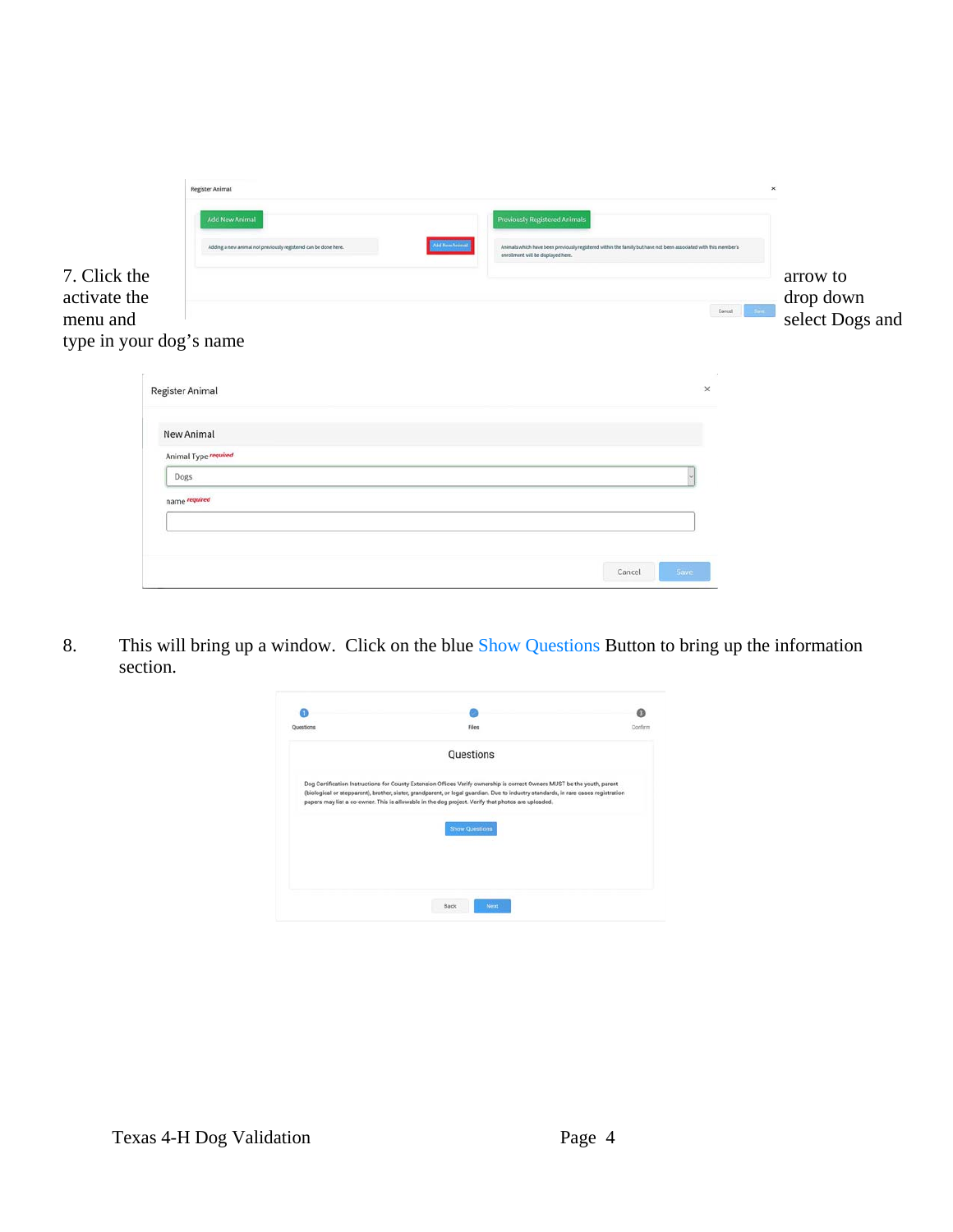9. Complete all the questions regarding this dog and click the Next button at the bottom. Be sure to read the instructions for the questions rather than the title.

| ഒ                                                 |       | Q       |
|---------------------------------------------------|-------|---------|
| Questions                                         | Files | Confirm |
| Animal                                            |       |         |
| Animal Name report                                |       |         |
| Suzay QTee                                        |       |         |
| Name - Call/Nick Name                             |       |         |
| Animal Birthdate                                  |       |         |
| Choose a date                                     |       | ä       |
| Dog Birthdate                                     |       |         |
| Breed                                             |       |         |
|                                                   |       | v       |
| Group                                             |       |         |
| <b>Breeder Name</b>                               |       |         |
| Breed (if mixed, list breeds. Example: Boxer Mix) |       |         |
| Height                                            |       |         |
|                                                   |       | h       |
| Dog Height - Dog's height at withers (inches)     |       |         |
| Registered Name                                   |       |         |
|                                                   |       |         |
| Registered Name - Full Registered Name            |       |         |
| Registration Association                          |       |         |
|                                                   |       |         |

10. You will now upload photos for this dog (left side, and right side). **Two photos will be required of each dog validated, including a left and a right side of the dog. The entire dog MUST be in the photograph. Photos should be as close as possible and markings should be clearly visible.** Click the upload button. This will bring up a window of your files to select the dog's photo from. Click Next once you complete this task.